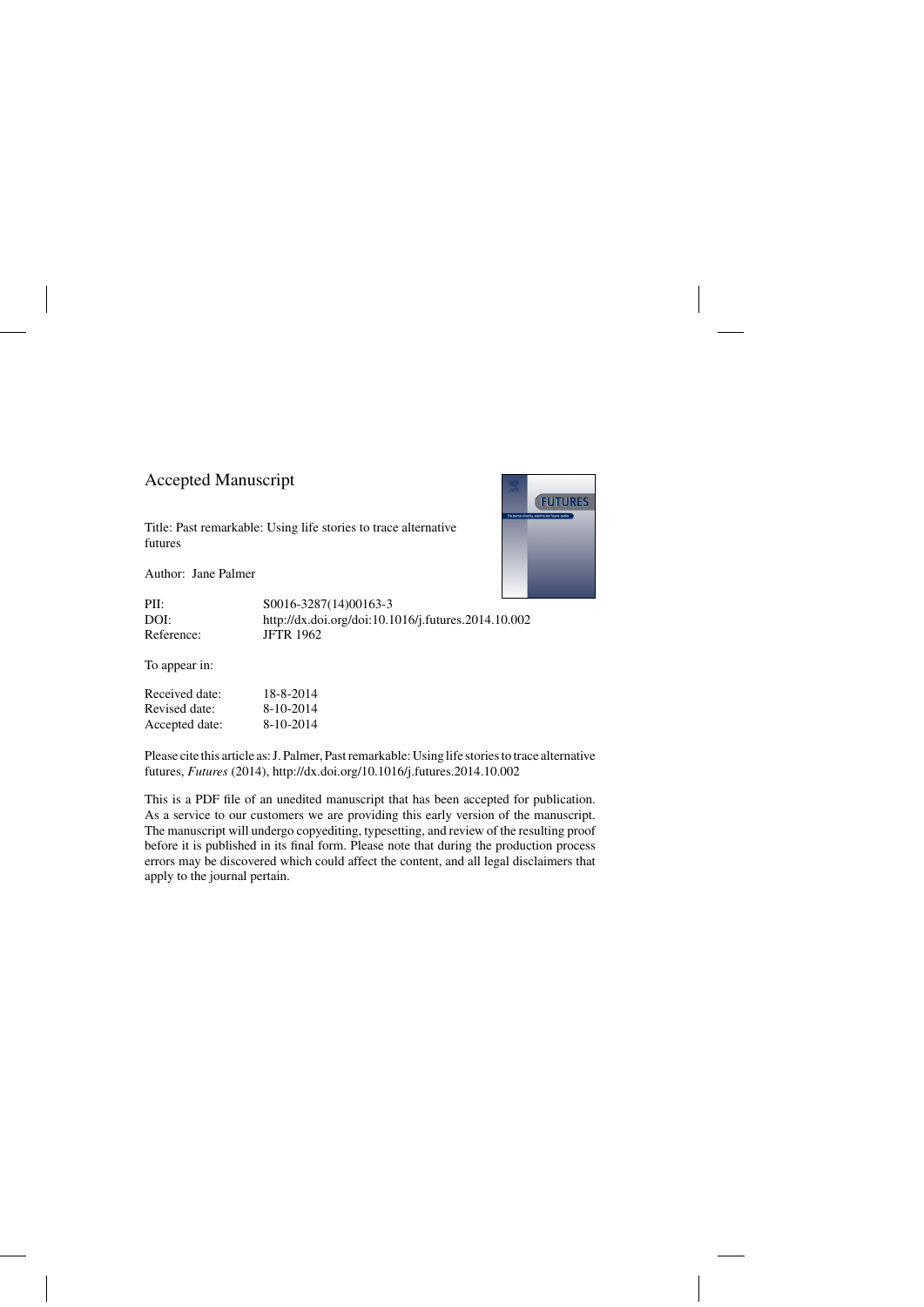# D

### **Highlights**

A life is a form of "social site" at which individuals negotiate the future.

Life stories are a type of historical "trace" with implications for the future.

A life story shows us many alternative futures never actualized.

Storytelling is an improvised experimental event, with uncertain outcomes.

eling is an improvised experimental event, with uncertain outcomes. In listening to life stories we can gain both foresight and the empathy to act.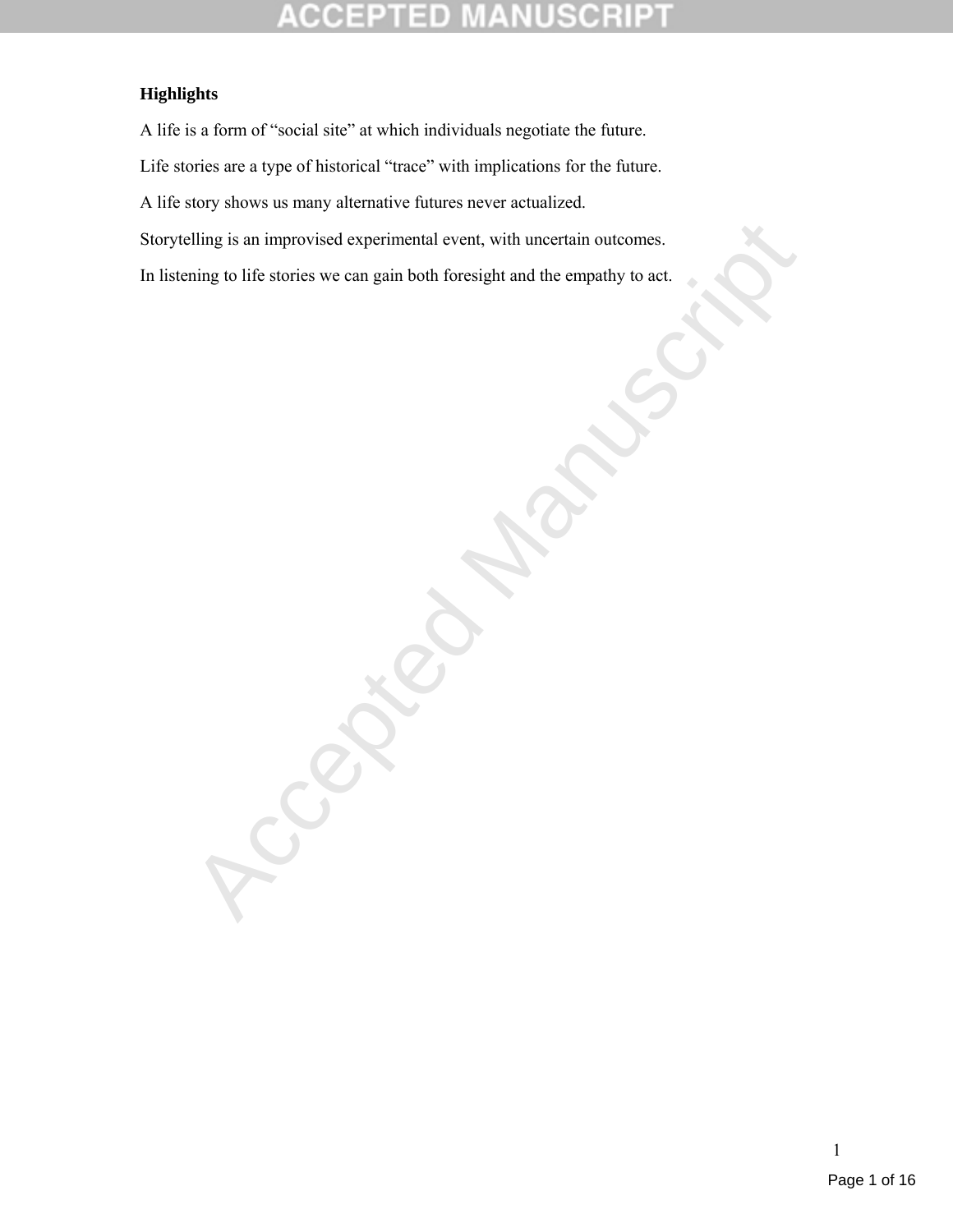# COEPTED

#### **Past remarkable: Using life stories to trace alternative futures**

#### **Order of Authors: Jane Palmer, Ph.D**

#### **Abstract**

ations for studying the future. A life is proposed as a form of "social site" (Marston, S.A.<br>
see of Britis K. Woodward 2005, 'Human geography without scale', Transactions of the<br>
te of British Geographers, vol. 30, pp. 4 The paper argues that life stories and histories offer different perspectives on the past, with implications for studying the future. A life is proposed as a form of "social site" (Marston, S.A., J.P. Jones III & K. Woodward 2005, 'Human geography without scale', *Transactions of the Institute of British Geographers*, vol. 30, pp. 416-432.) where the future is met and negotiated. Unlike the broad sweep of historical narrative, a focus on the site of a life can reveal cumulative losses, futures denied and paths not taken. Life stories challenge historical narrative with alternative futures that 'might-have-been'; they might therefore usefully be added as a more experimental type to Inayatullah's taxonomy of historical "traces" (Inayatullah, S. 2012, 'Humanity 3000: A comparative analysis of methodological approaches to forecasting the long-term', *Foresight*, vol. 14, no. 5, pp. 401-417).

A case study based on a life story from Aceh is used to demonstrate ways in which alternative futures can emerge from life stories and then be acted upon. The paper concludes that the experimental power of life stories as historical traces lies not only in the stories themselves but in the unique event of *storytelling* and its potentially transformative impact on the teller and listener, and hence the future.

#### **Keywords**

Experimentation, life stories, potential futures, historical traces, transformative learning, narrative

#### **1. Introduction**

.... life and duration, and thus history and politics, are never either a matter of unfolding an already worked out blueprint… Duration proceeds not through the accumulation of information and the growing acquisition of knowledge, but through the division, bifurcation, dissociation – by difference, through sudden and unpredictable change, which overtakes us with its surprise… (Grosz 2005: 110-111).

#### *1.1 The people in the field*

This paper about futures begins with a (narrativized but true) story about the past:

At a conference in Banda Aceh on land use after the tsunami, international agricultural scientists spoke to us about 'landscape mosaics' – the mosaic of forest, peat swamp, rice field and rubber plantation that shifts like a kaleidoscope over time. The scientists argued that the mosaic might change, but what mattered was maintaining a balance between all of the pieces.

After the talk, we were taken on a bus into the countryside, to some rice fields where the scientists had been experimenting with seed varieties and planting techniques. It was a hot afternoon, and we could see that some of the plants were growing green and strong, but others next to them were limp and yellow. The local farmer who looked after the land was a calm man, slowly lifting an arm to point things out to us, showing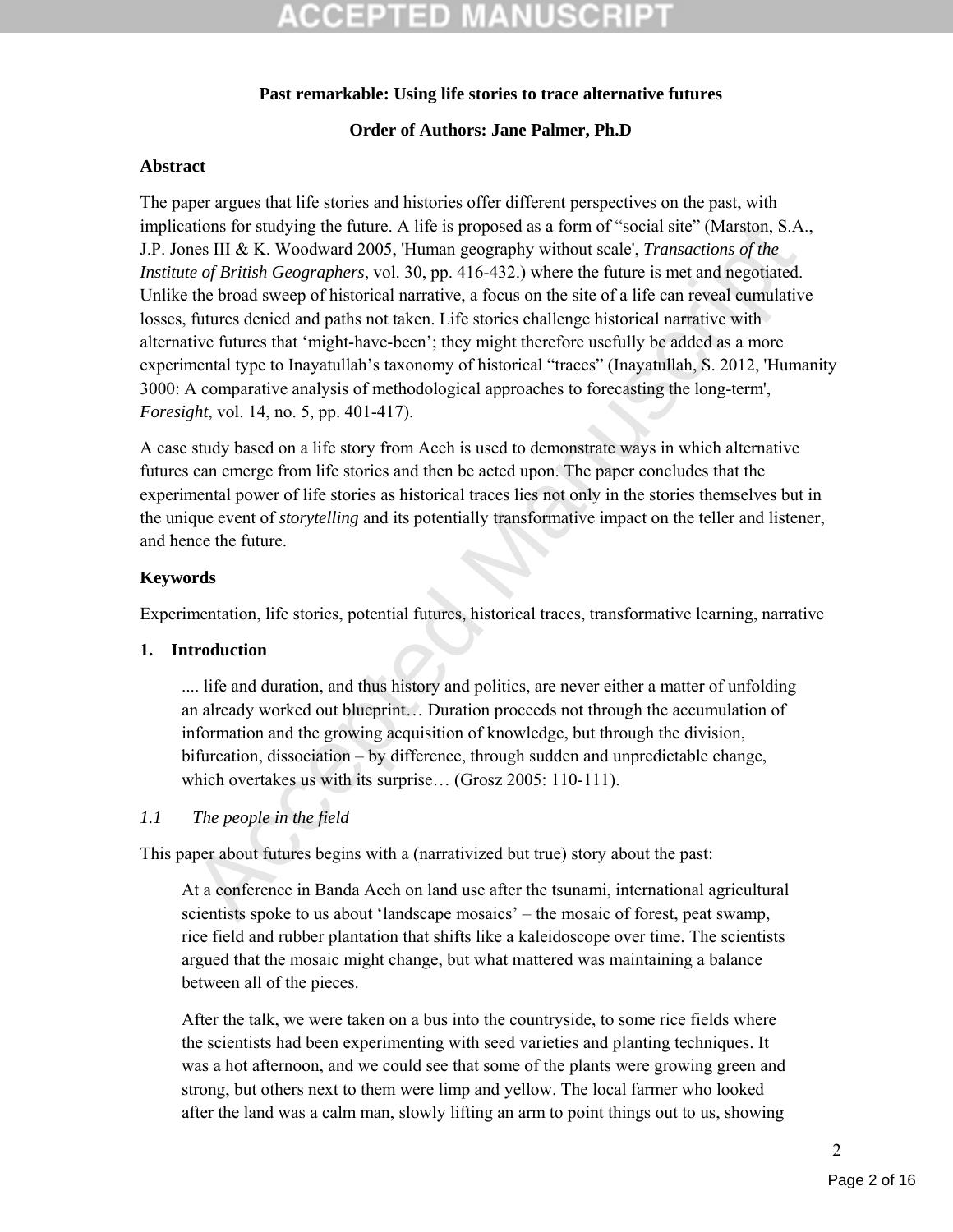# COEPTED

with his fingers the depth of planting, the quantity of fertilizer.

"So," we said, "what was the soil like? How did you prepare it for the planting?"

"The ploughing was difficult", he said, "very slow…"

"Were there rocks?" we asked, although the soil looked soft and easy to plough.

"No rocks," he said. "But many bodies…there were many people under this field."

There was silence for a moment. We hadn't thought about bodies in the landscape mosaic. 'Were they from the tsunami?' we asked.

He shrugged: "Maybe they were killed in the fighting. Nobody knows who they are, where they came from…We'll probably never know."

In the landscape mosaic of Aceh – recently emerged from 30 years of civil conflict and the Boxing Day 2004 tsunami that killed 170,000 Acehnese – here is a piece that bursts out of the past and into all of Aceh's potential futures. In this paper, a case study from Aceh is used to support the idea that the often invisible past may be a source of unexpected alternative futures; further, that one way of identifying multiple and future-laden pasts is through listening to the life stories of those who lived through them.

### *1.2 The past in the future, the future in the past*

No rocks," he said. "But many bodies...there were many people under this field."<br>There was silence for a moment. We hadn't thought about bodies in the landscape<br>onsaic. "Were they from the tsunami?" we asked.<br>Here was sil How do we identify the ragged pieces that emerge from difficult histories, and how do they connect with the imagining of alternative futures? Many histories are not smooth trajectories of progress and development, but more akin to what Ganguly has called "a jagged array of nauseating tableaux" (2009: 439). The value of histories for futures studies is discussed below through the writing of futurist Sohail Inayatullah (1998; 2008, 2012) and the work undertaken by ethnoecologist Nancy Turner in collaboration with decision research scientists (2008). Inayatullah suggests that before we are able to envisage alternative futures, we need first to see the present as remarkable rather than just "the way things are" (1998: 818); this argument is extended here to seeing the past also as remarkable. It is proposed that to do so requires an addition to the forms of historical "trace" described by Inayatullah (2012). Turner *et al* provide a guide to the forms of "invisible loss" that characterise difficult histories, and the ways in which they constrain the futures of a community, an elaboration of what Inayatullah calls the "weight of history" (2008: 8).

Uncovering hitherto invisible histories that might reveal something new for the future, requires, in historian Paul Carter's words, attention to the non-events of everyday life, to anecdotes about "the trifling, the dirt, the rubbish" (2004: 175) that are overlooked in the master narratives of history ("history's pretence of clear-sightedness" (2004: 175)). Revelations in these alternative histories offer "an opportunity for grounding the future differently" (Carter 2004: 170)). The discussion below draws together Carter's work and that of philosopher Elizabeth Grosz (Grosz 1999, 2000, 2005), who argues for attention to be paid, outside the recycling patterns of mainstream history, to "histories of singularity" with their multiplicity, diversity and contingency. These singular histories offer a glimpse of alternative futures – paths not taken, futures denied – that are part of a limitless world of "futures yet unthought" (Grosz 1999).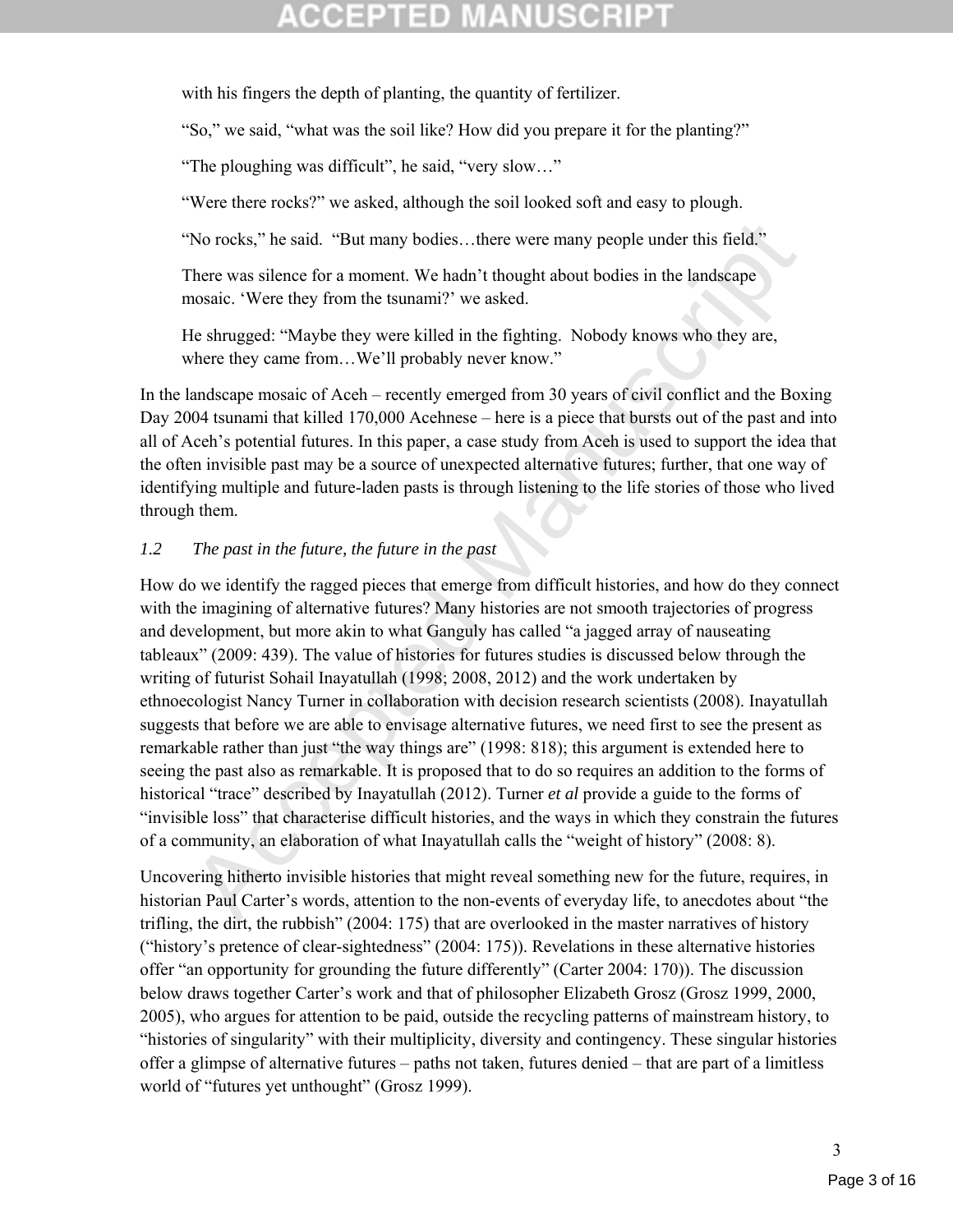The following section reviews the ways in which life stories differ from histories, and how life stories might usefully be added into Inayatullah's taxonomy of historical "traces"; life stories, for example, may be a way of identifying cumulative losses that are invisible in big historical narratives, and in conventional measures of community wellbeing. Sections 3 and 4 develop the idea of a life and life stories as connected integrally with the future. Section 3 examines the idea of a *life* as both a unique site of the past and the place where the future is actually met and negotiated. Section 4 focuses on a *life story* as a 'singular history' that can be used (by teller and listener) in an experimental way for exploring alternative futures outside the projections of historical master narratives. A case study based on a life story from Aceh is then used to demonstrate ways in which alternative futures can emerge from life stories and then be acted upon. The last section proposes that part of the experimental power of life stories lies in the unique event of the *storytelling* itself, and its potentially transformative impact on the teller, the listener and hence the future.

#### **2. The contingent and multiple past**

#### *2.1 Historical narrative and life stories*

Inayatullah reminds us that "the past we see as truth is in fact the particular writing of history, often by the victors of history" (1998: 818). History organizes what was for those at the time a chaotic present (or less dramatically, "just … the way life was lived" (Danto 1981: 206)), into an intelligible past (Mink 1966: 184; Ricoeur 1984: 99). History can be used in this way to construct nation states as models of evolutionary progress, and to suppress or re-order chaotic events of the past so that they lead ineluctably to a glorious or problematic present (see for example Farriss 1987; Bowen 1989; Rappaport 1994; Goodall 2000; Attwood 2001; Zurbuchen 2005).

The nation still constitutes a central organising concept for historians of all political and theoretical persuasions. The pleasures of national historiography are, after all, immense; a national focus ensures historians a large and interested audience, and enables their historical work to count in current debate and contemporary local culture (Curthoys et al. 2010: 235).

14 focuses on a *life story* as a 'singular history' that can be used (by teller and listener) in<br>smealul way for exploring alternative futures outisfe the projections of historical master<br>consess. A case study based on a Historical narratives that construct the present in certain ways become the foundation for what Peter Schwartz (1991 (1996): 237) calls the "official future", the future envisaged from the standpoint of the way things are today. However critical and reflexive historians (see for example Wyschogrod 1998; Perks et al. 2003; Curthoys et al. 2010) commit themselves to the possibility of multiple narratives; oral sources are seen as potentially offering an understanding of the nonvictor's history or "history from below" (Curthoys et al. 2010: 140, citing historian E P Thompson), and of the cognitive, cultural and psychological factors in events (Passerini 2003: 54). First-person accounts and oral histories are thus used by historians as 'historical evidence' for alternative narratives; they are "clues …[that] need now to be harvested, selected, arranged and freed from their ambiguity" (Passerini 2003: 55).

However there is a multiplicity and diversity in life stories – a different account for every life lived – that makes them difficult to use as evidence in developing a unified narrative. Anna Szörényi notes that edited collections of 'anecdotes' can produce a false collective 'experience' that erases the record of the experiences of individuals:

A singular 'refugee experience' is thus manufactured from the myriad and disparate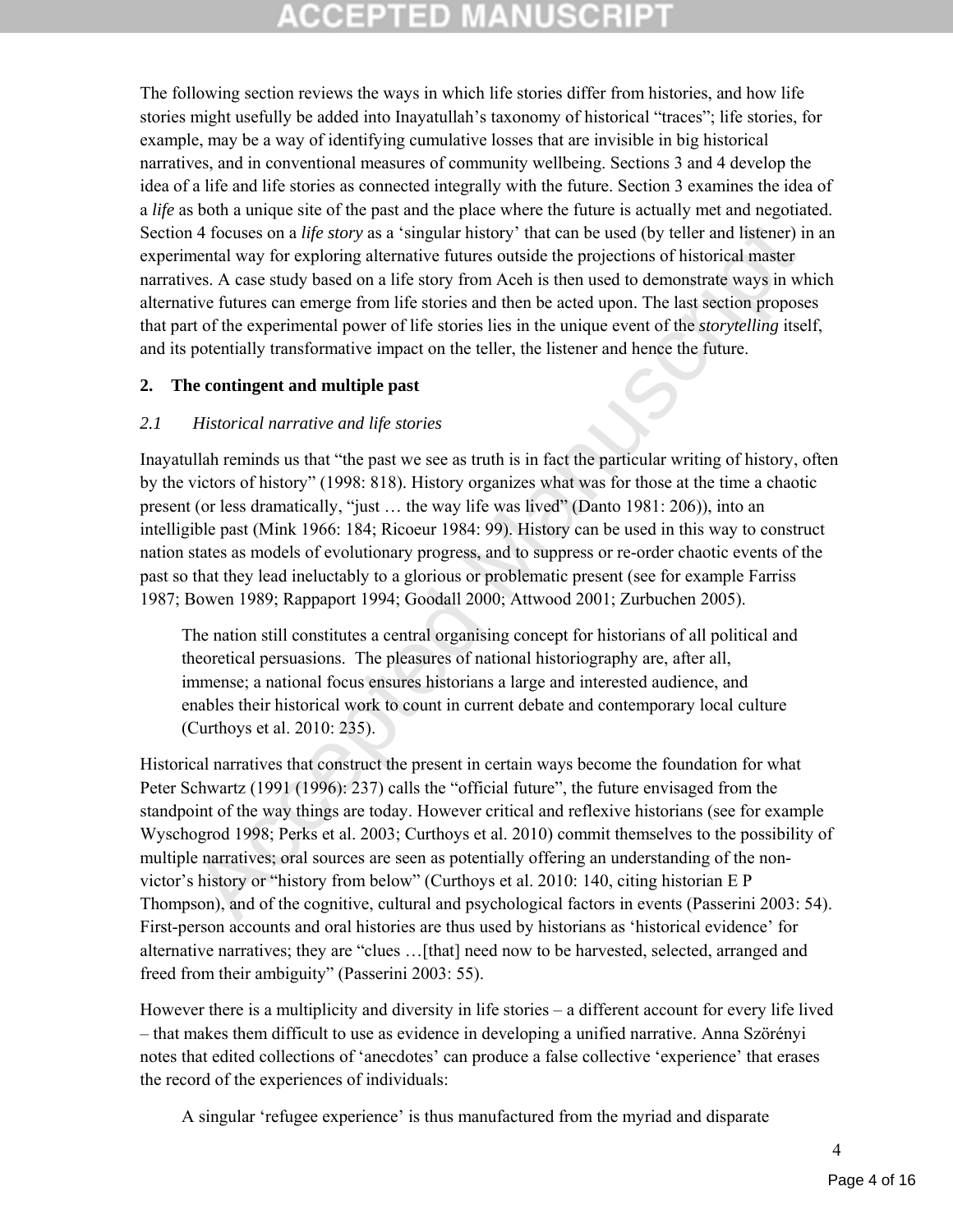political situations and life histories that can cause people to relocate (Szörényi 2009: 178).

In an essay on the film *Shoah*, based on the testimony of concentration camp survivors, Shoshona Felman notes that " the collection of the fragments does not yield, even after ten hours of the movie, any possible totality or any possible totalisation" (Felman et al. 1992: 223). What is most significant about oral histories is their "peculiar specificity" which includes not only facts, but "the dimension of memory, ideology and subconscious desires" (Passerini 2003: 53-54). Bochner suggests that, rather than using stories as evidence for theory, we might instead hear them "as a call to be vigilant to the cross-currents of life's contingencies" (2001: 132).

### *2.2 Historical traces: the narrative and the experimental*

and about oral histories is then "peculiar spectivity" which includes not only facts, but<br>and about oral histories is there increased to the the systemial and above and the systemial and the more of the more of the systemi Life stories, testimony, or oral histories, rather than evidence, constitute a form of historical "trace" (Inayatullah 2012). Inayatullah describes three forms of historical trace, each of which has implications for constructing the future: a conception of reality as essentially unchanging over time; the deriving of "general keys to how and why civilizations rise and fall" based on detailed historical readings; and the identification of grand patterns in 'macrohistory' (Inayatullah 2012: 406-407). Life stories do not fit comfortably into any of these categories; rather than pointing to historical patterns and trajectories, life stories are more likely to be non-narrative, disjointed, episodic and told without regard for chronological time. This is especially the case for those who have lived through difficult histories. Life stories are a subversive and sometimes chaotic counterpoint to the "narrative turn" taken in recent times by the social sciences (Riessman 1993: 1; Denzin et al. 2003: 4):

The narrative turn promotes multiple forms of representation and research; away from facts and toward meanings; away from master narratives and toward local stories … away from writing essays and toward telling stories … (Bochner 2001: 134-135).

However rather than providing an alternative narrative, life stories disrupt master narratives through their often chaotic and non-narrative qualities; this is most evident in traumatic life stories – Ganguly's "jagged array of nauseating tableaux" (2009: 439). Yet life stories are not *merely* disruptive: they present us also with an array of paths not taken, worldviews and courses of action that stand outside or even contradict dominant cultural and historical narratives.

In the social sciences, the narrative turn has been followed by the 'turn to experimentation' with its acceptance of uncertainty, the need to work at the local scale and in dialogue, and the need for continual re-thinking about the way forward (Coombes et al. 2012; Lorimer 2012; Human 2014). The experimental turn can be seen in the fluid and always provisional human-nonhuman collectives of Bruno Latour (2004, 2005), and in the call for "a new way to see, trial and sponsor on-theground experiments" in black-white reconciliation (Coombes et al. 2012: 692). Life stories are proposed here as a fourth, more experimental, historical trace, one that moves away from the certainty of narrative but opens up the possibility of surprise and the emergence of something "absolutely new" (Grosz 1999: 16).

The experimentalism of listening to life stories lies partly in their improvised quality. Like the writing of history, recollection may be, as Carter notes, a kind of "remembering forwards" (2004: 135), a performance that is both improvised and purposive in constructing a past and a future.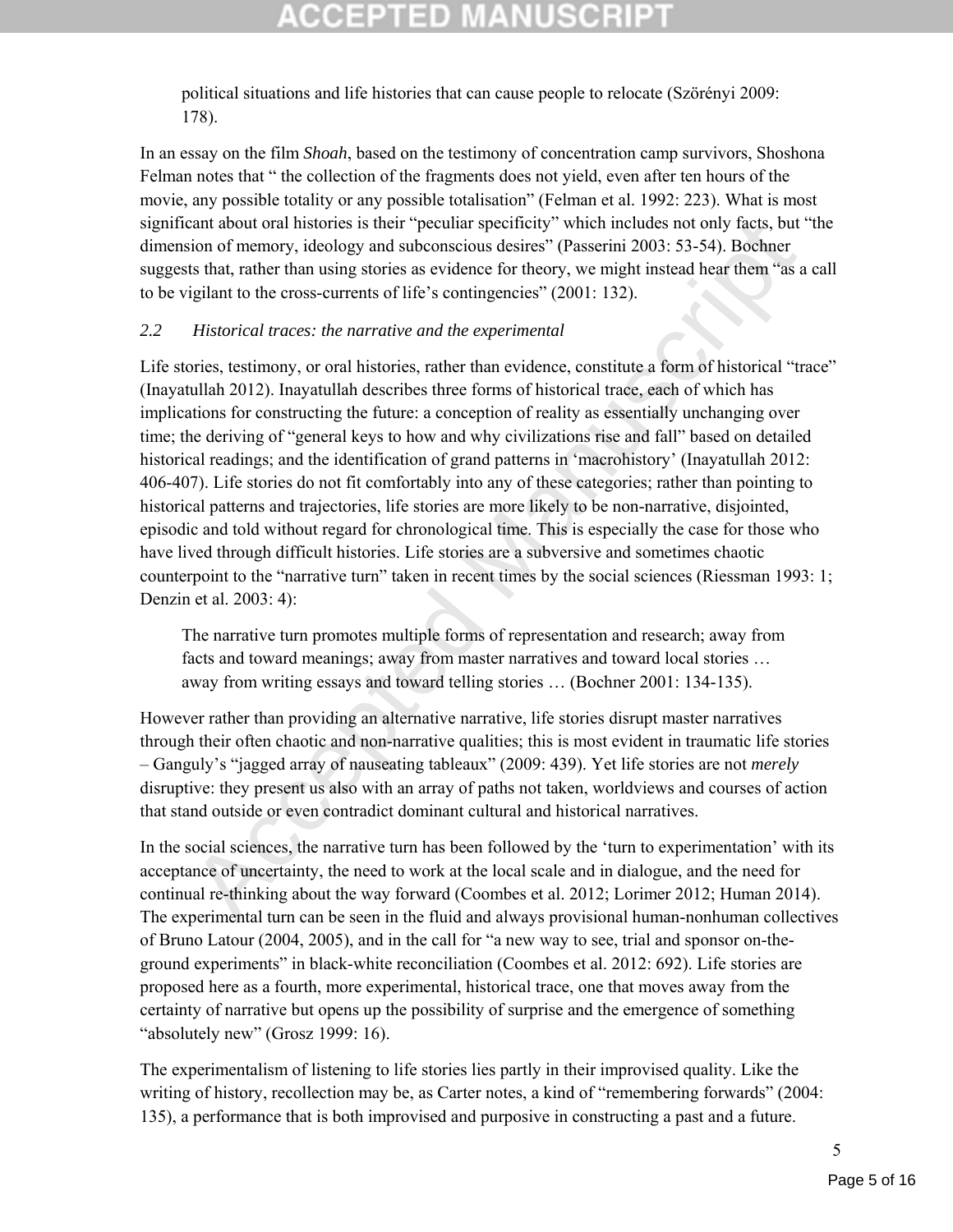Through deciding what is important to tell, and what will best serve the purposes of the present or future *at the moment of storytelling*, each storyteller offers the listener a particular improvised and momentary past. These improvisations offer the futurist an opportunity to "rupture the commonplace narratives of the group they are interacting with" (Bussey 2014: 95). The experimental non-narratives of life stories are therefore a very different kind of historical trace, in which we might see "the spaces of reality… loosen and the new possibilities, ideas and structures …emerge" (Inayatullah 1998: 817).

Life stories operate as disruptive historical traces in several ways; one example is their revelation of cumulative losses that are invisible in historical narrative. Like the bodies in the field, these losses are a hidden history that weights every future of the community where they occur.

#### *2.3 Tracing the invisible past*

There is an enormous and lasting reservoir of memories of torture, violence, and displacement enacted against communities and individuals in Aceh. Profound loss and a potent sense of injustice are remainders of the violence. Careful consideration should be given to specific efforts to work through these memories as a part of the ongoing peace process in the context of rebuilding Aceh (Good et al. 2007: 76).

… the legacy of conflict in terms of institutional capacity, distrust and poor relationships inevitably overshadowed the first year or more of the tsunami response (da Silva 2010: 27).

rge" (Inayatullah 1998: 817).<br>
The soperate as disruptive historical traces in several ways; one example is their revelation<br>
ultative losses that are invisible in historical narrative. Like the bodies in the Field, these<br> It is not only historical narrative that obliterates much of the past of communities and individuals. Planners and development practitioners undertaking interventions in communities often fail to see that "current conditions already represent significant losses compared with the past" (Turner et al. 2008: 9). Like official histories, socio-economic assessments can mask 'invisible losses' suffered over many years, which have had un-quantifiable impacts on communities. Losses include cultural and lifestyle losses, loss of identity, health losses (for example through enforced changes to diet), loss of self-determination, influence and "order in the world", and opportunity losses as people become "so … focused on trying to fix the injustices of the past that it is hard to focus on moving forward and seizing opportunities" (2008: 5). The ways in which historical loss and privation in a community cast shadows over its future include for example (2008: 3-5, emphases added):

Colonial history is full of episodes in which newcomers sought to change the life ways of local inhabitants or dismissed their practices as inferior or unworthy, *resulting in exasperation and despair*.

*Apprehension and confusion* can result from external changes that affect the expected and anticipated cycles of life, including disruptions of the regular return of migratory species or changes in the seasons… often resulting in *profound disorientation*.

… This overwhelming, but as yet little recognized, *erosion of cultural diversity* parallels, and is linked to, the escalating loss of global biodiversity.

Histories, and the narrative myths of progress and modernity, Paul Carter notes, ignore the "the toxic radiating cloud of disappearances that most progress-marking events involve" (2004: 59). Carter proposes that attention be given instead to the gritty, the ordinary and the overlooked; the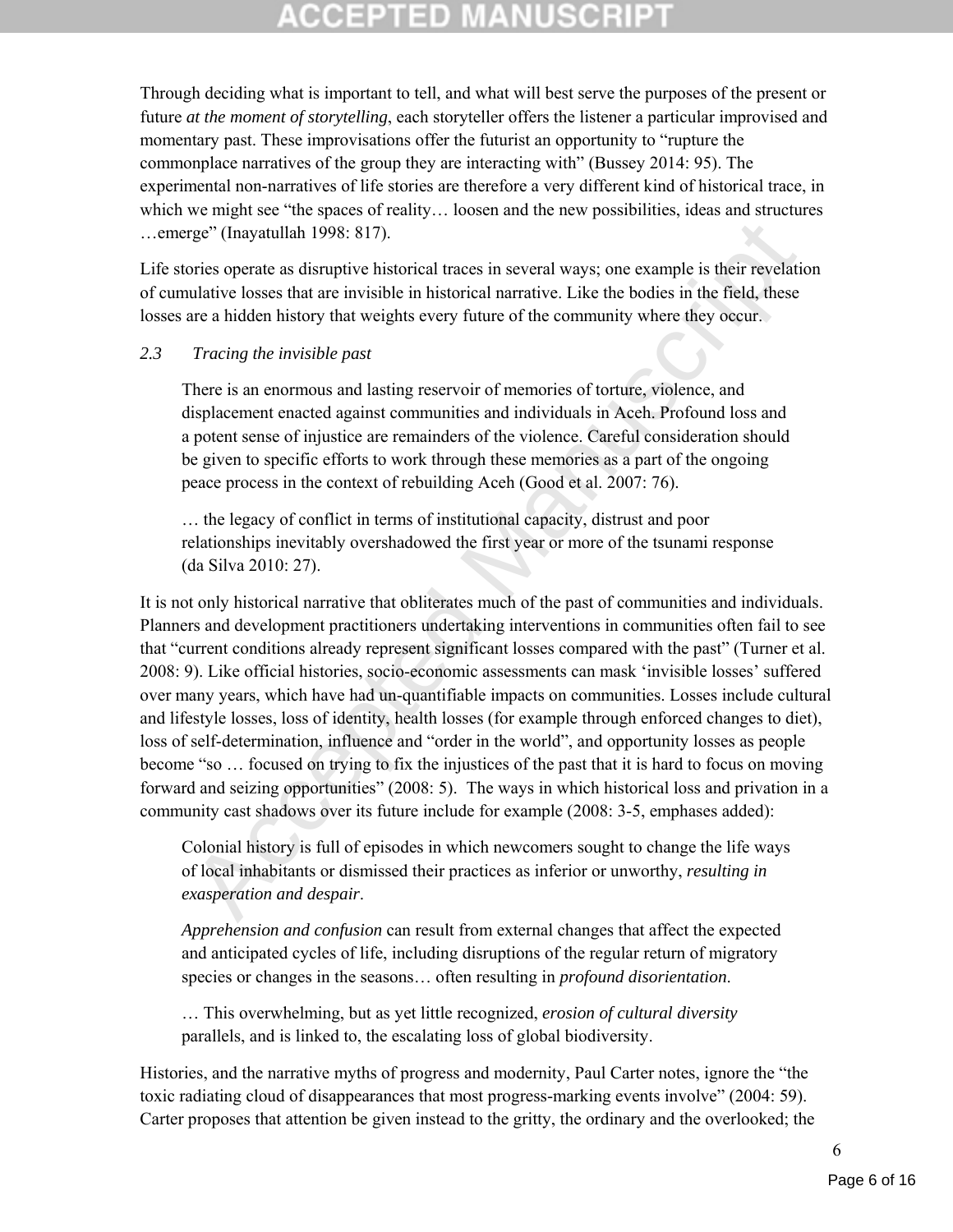result is less an analytical critique of prevailing myths and narratives but rather a revelation of what it is that they leave out. As an example, Carter draws attention to the diaries of colonial Australian astronomer William Dawes, whose record of conversations with Patyegarang, a young Aboriginal woman, suggest a particular kind of loss: a lost opportunity for a different and better future for black-white relations in Australia (Carter 2004, Collaboration 6: Speaking pantomimes). Returning to the past to discover the points at which such opportunities arose and were lost, might allow us, suggests Carter, to "[put] things back together in a different way" (Carter 2004: 179).

Such *non*-events can appear in stories of experience as the fourth kind of "historical trace", the opposite of the trends and big events that constitute political and historical narratives. Ethnographer Jack Katz notes that stories can even tell us what did not happen:

The social reality of any place exists not only as a present for those currently in occupancy but also as … *a future denied* to others who took courses of action that led them elsewhere (Katz 2004: 301, emphasis added).

ts Carter, to "[put] things back together in a different way" (Carter 2004: 179).<br> *on*-events can appear in stories of experience as the fourth kind of "historical trace", the of the trends and big events that constitute Similarly, Stella Clarke (2011) suggests that a novel can show us "the tragedy of *paths not honoured or taken*" (2011, emphasis added). The exploratory novels discussed by Clarke, and Katz's ethnographies of absence, like alternative histories and counterfactual geographies (see for example Warf 2002; Day 2010; Gilbert et al. 2010) are ways of revealing the contingency of the past and imagining a world of alternative futures. However the focus of this paper is not on counterfactuals – worlds that might have been had history been different (Warf 2002: 18; Gilbert et al. 2010: 246). It is focused instead on what futures might yet be if we attend to what has actually happened but which remains hidden: "the debris of the operation... hitherto fallen between the cracks of knowledge" (Carter 2004: 70). Life stories, and more generally stories of experience, are "phosphorescence in the wake of events", seen only with "an eye open in the dark" (Carter 2004: 170). The following sections offer an explanation of how these evanescent historical traces can connect us to alternative futures.

### **3. A life as a site for meeting the future**

Life stories are more than simply another version of the past; the lens of individual experience can change the way we view history, as can be seen in this comment by historian David Thelen:

A 75-year-old man from Westfield, New Jersey, reported: 'there are two things that have had a profound effect on my life. One was the Great Depression … The second was the Second World War … I think it makes you a stronger person from having lived through adversity and having overcome it.' While history textbooks ordinarily put these two events in different chapters, the New Jersey man recalled that both events had remarkably similar consequences for him (Thelen 2000: 25).

The individual who describes their experience has "an utterly unique and irreplaceable topographical *position* with respect to an occurrence" (Felman et al. 1992: 206). There are parallels between the idea of an individual's life as the focus of events, and the "social site" described by Marston *et al* (2005). In a reconceptualization of the relationship between the global and the local, the social site – whether a neighbourhood, a village or a city – is the place where apparently totalizing external forces (such as globalization and economic development) are met, resisted, modified and integrated into people's lives. The social site is the place "where ideas are formed,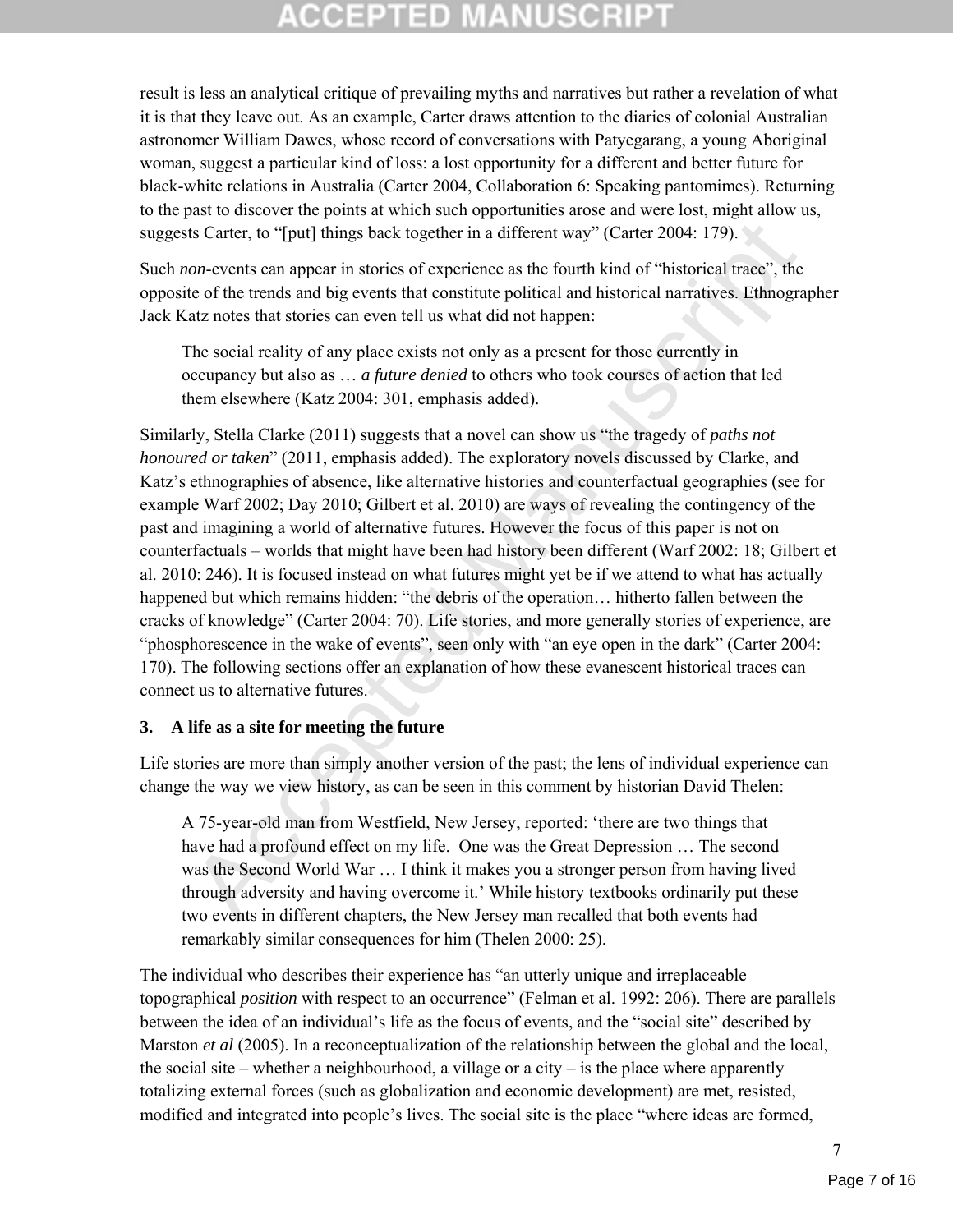actions are produced, …relationships are created and maintained" (2005: 427). This shift in focus draws attention to the local concreteness of so-called world problems as grounded in the here and now (Beck 1998). Tsing also draws attention to the importance of those two-way interchanges that occur at the margins between the global and local: those "zones of unpredictability at the edges of discursive stability, where contradictory discourses overlap, or where discrepant kinds of meaningmaking converge" (1994: 279).

The social site is a way of disrupting official futures which so often get it wrong about what will actually happen in communities as a result of global forces. It offers a different way of thinking about the conventional hierarchy in which 'global' always means strong and irresistible, and 'local' means small and vulnerable (Marston et al. 2005: 421ff). It helps us to see that apparently irresistible forces and trends might in fact be contingent and variable, woven differently into many diverse sites. Similarly, 'a life' can be seen as a site where things actually happen, where so-called global events and trends, as well as national, regional and local events, are encountered and modified, and where "invisible losses" might become visible.

In the case study presented later in this paper, historic and tectonic events are traced through a life story, to reveal surprising ways of responding to loss and envisaging the future. Focusing on the 'social site' and the site of a life can give us a different view of the past and the diverse ways in which external events at all scales are shaped into a future. It can also suggest a myriad of alternative futures that have not (yet) happened.

#### **4. Life stories as 'histories of singularity': possible, probable and potential futures**

If dominant modes of knowledge (causal, statistical) are incapable of envisioning the absolutely new, maybe other modes of knowing, other forms of thinking, need to be proposed (Grosz 1999: 21).

cial site is a way of disrupting official futures which so often get it wrong about what wi<br>happen in communities as a result of global forces. It offers a different way of thinking<br>he conventional hierarchy in which 'glob Futures studies has been defined as "the multidisciplinary and systematic field of inquiry into probable, possible and preferable futures" (Milojević 2014: 28) or "the study of alternative futures including the worldviews and myths that underlie them" (Inayatullah et al. 2014). Marcus Bussey argues that futurists need to work not only with desired futures but with "as yet unforeseen possibilities and a host of possible 'others' who may emerge… in the unfolding narrative" (2014: 97). However to move beyond the 'probable, possible and preferable' to the 'yet unforeseen' requires experimentation and the uncertainty that accompanies it (Human 2014: 14). It is to move beyond what Grosz criticises as the limitations of 'causality' – in which the future is an 'effect' of the present and past – and of statistical projection in which future events are predicted as probabilities; both, Grosz argues "are incapable of envisioning the absolutely new" (1999: 21):

In seeking an open-ended future, one is … required to … accept the role that the accidental, chance, or the undetermined plays in the unfolding of time (Grosz 1999: 18).

The development of futures that are *possible, probable or preferable* is based upon "insights from today's knowledge and expectations of the future" (Karlsen et al. 2010: 60, 65, 67); Grosz's " futures yet unthought" on the other hand are discovered because living beings are always 'searching' and 'groping' towards an unknown future (Grosz 1999: 15, citing Bergson). Futures that contain the "absolutely new" are in Grosz's terms (after Deleuze), *potential* futures, always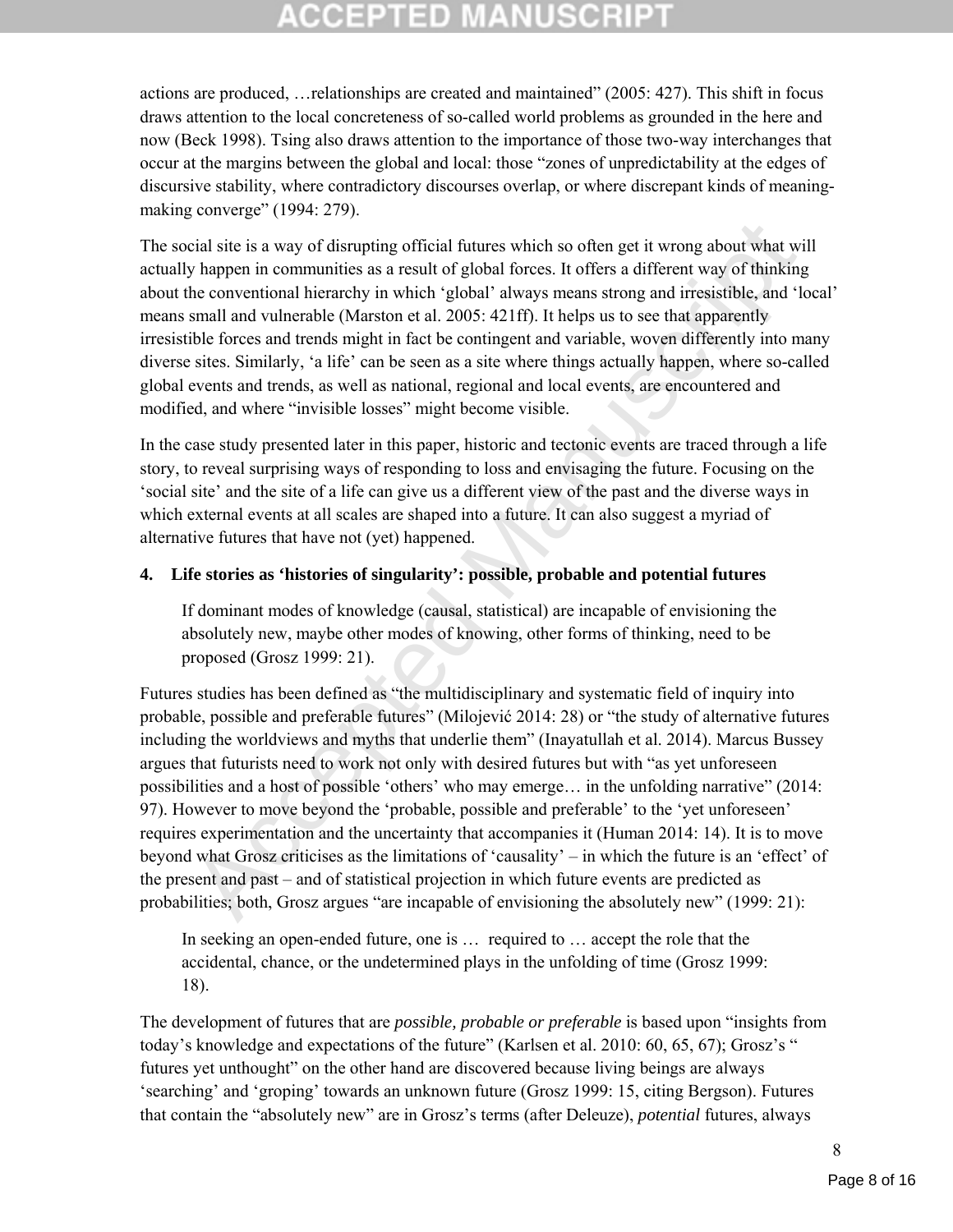available in some virtual universe and awaiting an encounter with the world. Rather than scenarios based on foresight and projections of signals detected in the present (Karlsen et al. 2010: 69), Grosz's futures can be conceived of only when they have been stumbled upon.

While potential futures cannot be grasped by projecting from current conditions, they might be glimpsed, Grosz suggests, in "histories of singularity"; a history of singularity is, like a life story, a kind of historical trace that lies outside the patterns of history:

Historical research is commonly based on the belief that we can learn from the past, and by reflection on it, we can improve the present. … The more and the better we understand the past, the more well armed we are to face *a future which is to a large extent a copy or reformulation … of historical events* (Grosz 2000: 229, emphasis added).

Instorocal trace that lies outside the patterns of history:<br>
Instorical research is commonly based on the belief that we can learn from the past,<br>
Instorial research is commonly based on the belief that we can learn from A history of singularity however "defies repeatability" and instead reveals what is latent, "the potentiality of the future" (2000: 229). Life stories, in their 'peculiar specificity' and multiplicity seem ideally suited to fulfil the role of 'singular histories' outside the patterns and projections of historical narrative. Instead of stitching itself neatly into history's trajectory, the story of a life, especially one lived in conditions of chronic trauma or privation, may have no trajectory at all. Yet, as the case study below demonstrates, from the array of might-have-beens, thwarted plans, and lost hopes, something remarkable – a "future unthought" – can emerge. A life story as a form of 'singular history' is thus both an historical trace and capable of contradicting history.

Nevertheless Oliver Human suggests that the "absolutely new" would be unrecognizable to us without some connection to prior experience:

We can only recognize the event, like the other, by means of prior experiences with such phenomena. Something radically new would not be understandable to us; we must have traces of past experiences which allow us to deal with the events we face (2014: 5).

Grosz too points out that to judge something as radically new "must involve … some recognition of the old, such that this new departs from it" (Grosz 2000: 214). Life stories make these connections between the familiar and the new; the anecdotes are concerned with the everyday, "the trifling, the dirt, the rubbish" (Carter 2004: 175), but they lie outside the narrative frames of the present and the foreseeable futures. Life stories ask us as listeners instead to " downcast our eyes to the 'dirt and rocks' …where social things happen, things that are contingent, fragmented and changeable" (Marston et al. 2005: 427), and potentially gain a shared glimpse of alternative "futures yet unthought". It is a form of invitation and, as Maggie MacLure notes "once invited in, our task is to experiment and see where that takes us" (2013: 4).

The case study below, based on the life story of someone who lived through dramatic changes to her village over almost a century, is at once both revelatory and familiar.

### **5. A case study from Aceh, Indonesia**

Aceh during the whole of the twentieth century was a place of occupation by foreign powers, decades of civil unrest and then, with the Boxing Day 2004 tsunami, one of the worst natural disasters ever recorded. The impacts of chronic trauma, loss and a prolonged absence of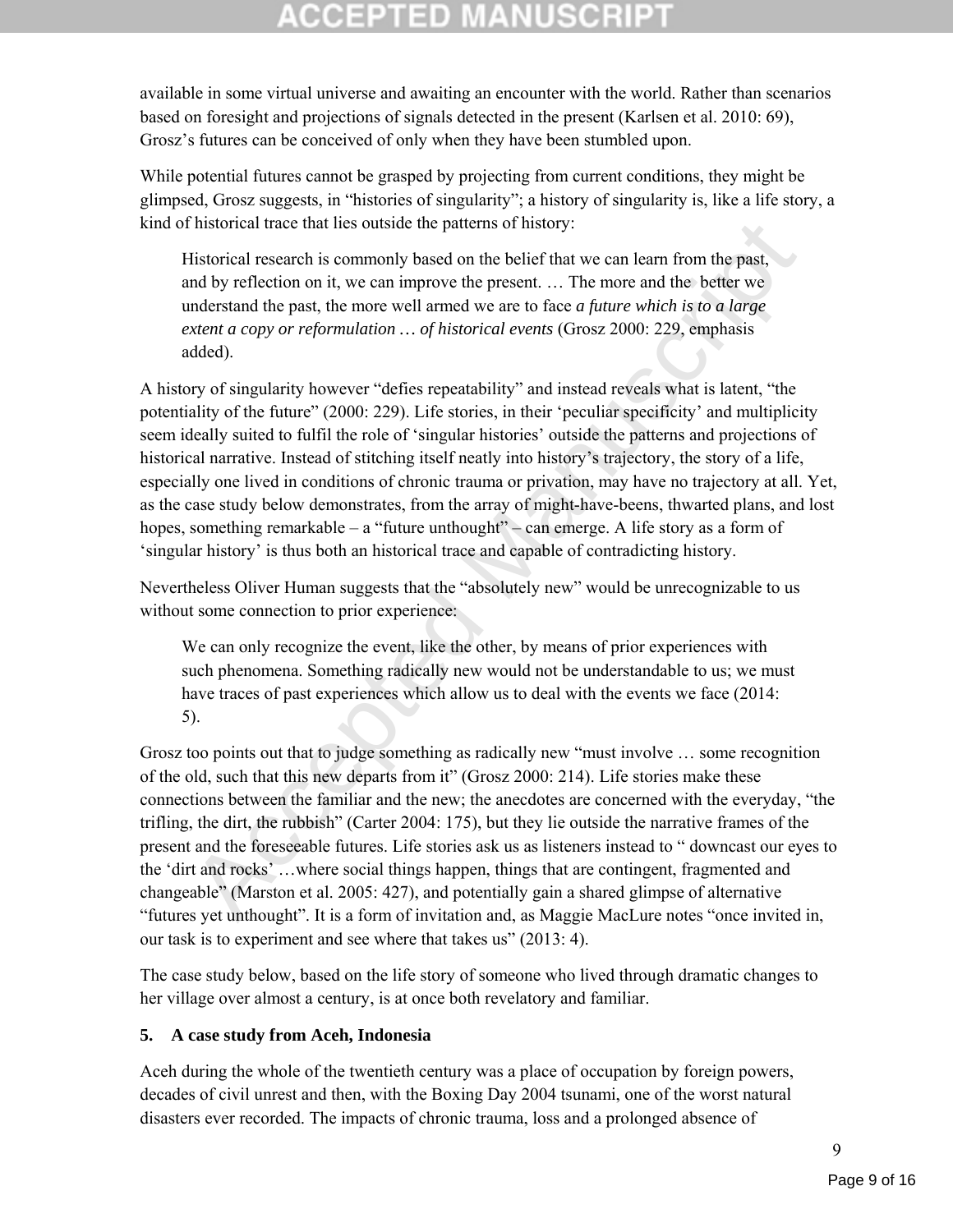government investment have had lasting impacts on the Acehnese people (Good et al. 2007; Shea et al. 2008; Grayman et al. 2009).

ed through most of the instorical events of Acefn's past ecnitury. In her lifts tory, Un A<br>celes through most of the system is operator and Acception, ageing and health issues had affected her life and livelihood. In docum Ibu A, whose life story forms the basis of the case study below, is one of 24 old people whom I interviewed in rural Aceh, in order to study the value of life stories in assessing resilience and precariousness in the present (Author 2011). She was 90 years old when I interviewed her, and so had lived through most of the historical events of Aceh's past century. In her life story, Ibu A performed some remarkable interweaving of the ways in which environmental change, chronic trauma, ageing and health issues had affected her life and livelihood. In documenting cumulative 'invisible loss', her story represents a potentially valuable resource for development scholars and practitioners seeking new and better models for socio-historical assessment of communities (Millennium Ecosystem Assessment 2003: 165; Folke 2006: 262; Adger et al. 2009). In the area of cumulative effects assessment, where practitioners have argued for more "historical, descriptive and democratic accounts of thresholds and limits" (Mitchell *et al*. 2011: 29), Ibu A's story offers one such account. However we shall see that Ibu A's life story offers glimpses not only of an alternative past, but an alternative future.

Many parts of Ibu A's life story describe the village where she lives and its relationship with water: sea level rise, the disappearance of a river, and the 2004 tsunami. The village was completely destroyed in the tsunami, but during her life time, rising sea levels had already forced it to move at least three times. Writing in 1988 about this village, one archaeologist noted:

[The] physical evidence… is sufficient to suggest that not only has the shoreline receded some 150 to 200 m. over the past eighty years …, but it has also sunk at least two to three meters in the same period…

… A local informant indicated that the location of the village … had been moved three times within living memory (Edwards McKinnon 1988: 116).

In Ibu A's story, the village appears as an always shifting, sinking place, the water covering it "little by little until it is totally gone. Little by little, the sea level rise, then the river level rise… then the village has disappeared." She can no longer heat the salty river sand to make salt: "not anymore, there is no more place, the river has gone." Most recently – but not finally – came the 2004 Boxing Day tsunami: not 'finally' in the "official future" because planning for the next tsunami has already begun (see for example da Silva 2010), and not 'finally' for the villagers, because they have rebuilt their home on its new shoreline. The following is an excerpt from Ibu A's life story:

### *What happened when the tsunami came?*

How can I forget, my daughter, tsunami happened like yesterday…I still remember. I feel like I couldn't go to the mountain, but I have to. We stayed there in the mountain for two nights in the rain…. I walk very slowly, little by little until finally I arrived in other people's village… We stayed two days and two nights in the mountain my dear, *Laa ilaha illallah* [There's no other God besides Allah]. I lost 9 of my family, 7 grandchildren, plus their mother, and one baby born. We couldn't find their bodies.

After we stayed in the mountain for two days, we were moving to another village…we stayed there for two months, and then we were moving to refugee barrack, we stayed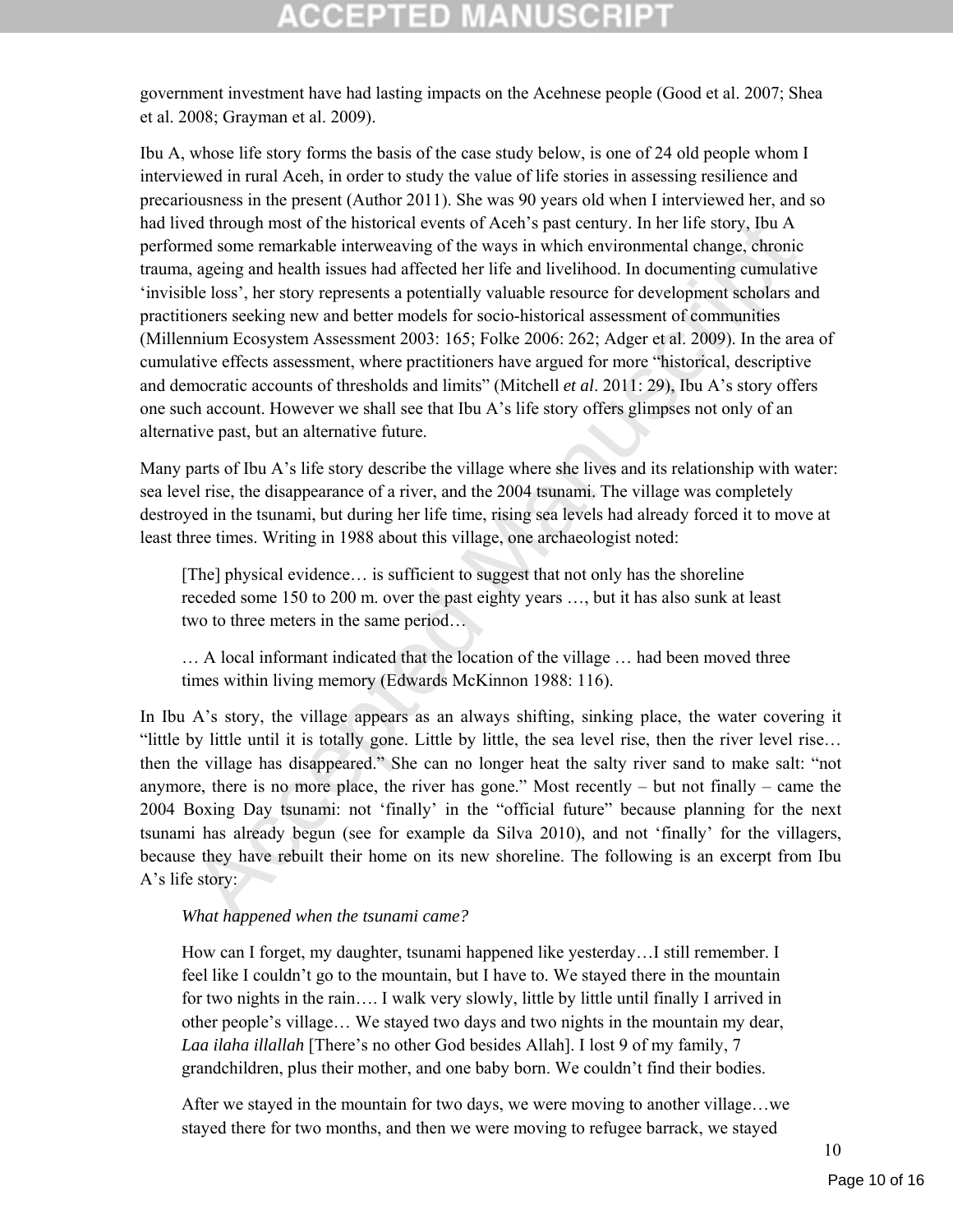there quite long, two years. After that, we moved to this house. I don't know where we will move after this…heaven! There's nowhere else to go beside to the God. We'll go there together, in the end of the day when God calls.

#### *So there is no more a river here?*

[Ibu and her brother]: No, it's been collapsed by the sea, when tsunami happened, the river was gone forever. Before tsunami, there was still a piece of the village remaining there but only an open land, no houses there. After tsunami, it's all gone. If only the river was still there, our village may be quite big.

Of course, I love this village, no matter what…this village is my home, I was born here. This is my place.

When Ibu's brother was asked after the interview how big the village was, he replied: "More or less, 400 hectares, including the mountain area and the area that is covered by the water". The village for both him and his sister takes in its many inundations and relocations, even, perhaps, the great mosque buried out to sea that can be glimpsed occasionally through clear water (Edwards McKinnon 1988: 115, 116). Their village is the "trace" of events that have shaped it (Bakhtin 1981 (1937-73): 189).

iver was gone forever. Before tsunami, there was still a piece of the village remaining<br>tiver was gone forever. Before tsunami, there was still a piece of the village remaining<br>there but only an open land, no houses there The village that emerges from Ibu A's life story is a glimpse into a very different future from the one envisaged by officials after the 2004 tsunami. In 2005, the village became part of a phenomenon that took planners and government by surprise. The government's top-down and wide-sweeping blueprint for post-tsunami reconstruction was founded on an overriding concern to prevent a future tsunami causing such high levels of inundation and death. The "official future" included an exclusion zone two kilometres wide along the coast in which construction was prohibited. However "the behaviour of the victims went against the preconceptions of the planners – continuously and systematically. Survivors opted for recovery, not for re-planning" (Dercon *et al*. 2007: 11). People demanded to re-build on their own land, rather than land offered elsewhere:

*In the name of Allah the Benevolent and Merciful,* 

*We, the villagers of Banda Aceh and Aceh Besar, the victims of tsunami on 26 December 2004, currently 14 villages in number, herewith state the following:* 

- *1. In the spirit of togetherness, trust, social justice, self-reliance and honesty, we give our pledge to return to our home villages, to start our lives again and to develop our community.*
- *2. In doing so we open our doors for concerned individuals, groups and organizations who wish to assist us in the development process of social, economic and cultural life of our communities…(JUB-UPLink 2005-6: Declaration)*

Had stories such as Ibu A's been heard before establishment of the exclusion zone, this alternative, even subversive, future envisaged by communities would have emerged earlier. Ibu A's story contains the seeds of this alternative future: a record of similar disasters already weathered, and of other issues more important than simple survival. These include historical connection to place and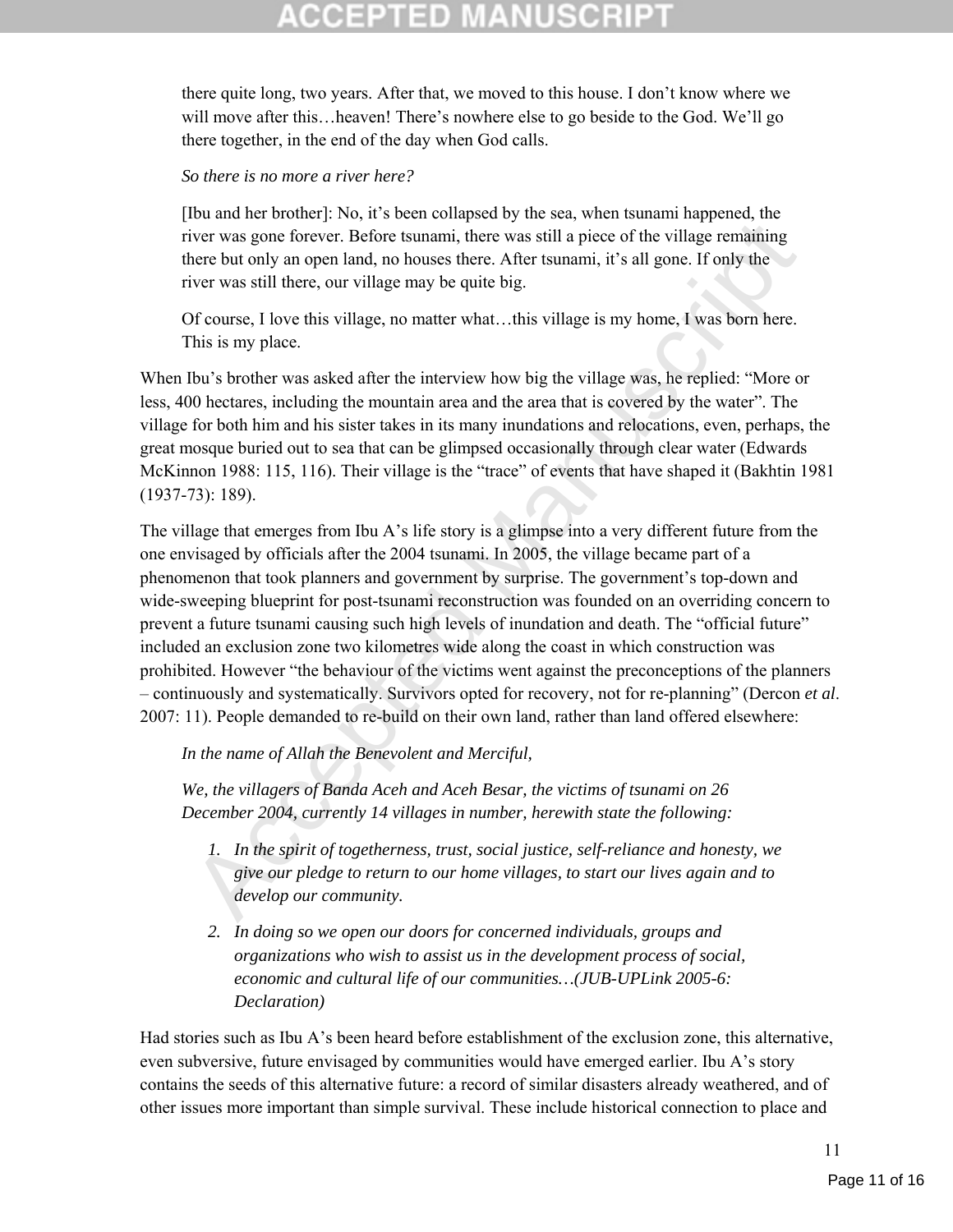community, the potential additional trauma of being unable to return 'home', and the livelihood imperative which includes proximity to the ocean. As a result of listening to people in Ibu A's community and others nearby, non-government organisation UpLink supported several village heads in petitioning the government and developing the declaration quoted above. This resulted in the villagers being permitted to return and rebuild within the two-kilometre exclusion zone (JUB-UPLink 2005-6; Syukrizal et al. 2009). UN-HABITAT also supported village organisations and community groups in deciding to return and re-build their villages (Dercon et al. 2007: 9). The government blueprint was abandoned for "lack of specificity and realism" (Dercon et al. 2007: 7).

mity groups in deciding to return and re-build their villages (Dercon et al. 2007: 9). The<br>ment blueprint was abandoned for "lack of specificity and realism" (Dercon et al. 2007:<br>el estoriol to me by ol people in lbu's vil The life stories told to me by old people in Ibu's village offer insights into the impacts of chronic physical insecurity, interrogation and disempowerment over decades of occupation, civil conflict and government neglect in Aceh (Author 2011). However as Anna Szörényi notes in the context of refugee stories, there is no single post-conflict or tsunami story. One remarkable aspect of Ibu A's story is its inversion of Turner et al's "invisible loss": not the erosion of culture, security and wellbeing, but the repeated submersion of houses, mosques, farms and waterways, each time rebuilt as closely as possible to the ocean where the outlines of the old structures remain just visible beneath the water. Ibu A's life story is also a tectonic history of her village. While she told of fear, political instability and violence, her story reveals a deep attachment to the geologically unstable, disappearing/re-appearing place she calls home. It is a commitment to a future that might not fit established ideas of "progress" or "development" but rests instead on "the more disconcerting notion of unpredictable, disordered, or uncontainable change… that … seems to unsettle scientific, philosophical, political, and cultural ideals of stability and control…" (Grosz 1999: 16). Ibu's story, different from but resonating with many others, shook the foundations of Aceh's reconstruction blueprint and the course of Aceh's future; it did indeed allow "the spaces of reality to loosen and the new possibilities, ideas and structures, to emerge" (Inayatullah 1998: 817).

However such an impact required the attentiveness of others, an openness to engagements that might produce such stories and their uncertain consequences.

#### **6. Storytelling as transformative event**

Life stories as a form of historical trace reveal hitherto unseen or unacknowledged values, assumptions, expectations, cumulative stresses, and adaptation and coping strategies; more significantly for this paper however, life stories carry with them alternative futures that may either languish in Grosz's virtual world, or, if attended to (as in the case study above), be actualized in place of the official future. Listening and attending to life stories however is more than simply a gleaning of alternative futures; part of its experimental power lies in its potential to transform both the teller and the listener.

Oral history turns the historian into an interviewer and changes the practice of the historian into a personal interaction with the past within living memory (Bornat 2003: 190).

The storytelling is an event, a "transmission" from speaker to listener (Portelli 2003: 70); moreover the storyteller, unlike the historian, provides by their presence a link in body and memory between the 'there-and-then' of their life and the 'here-and-now' of the storytelling. The nature of this event beyond simply hearing the 'facts' is most starkly evident in stories of trauma; to this extent, the historian, the psychiatrist, the anthropologist, the documentary film-maker and the war crimes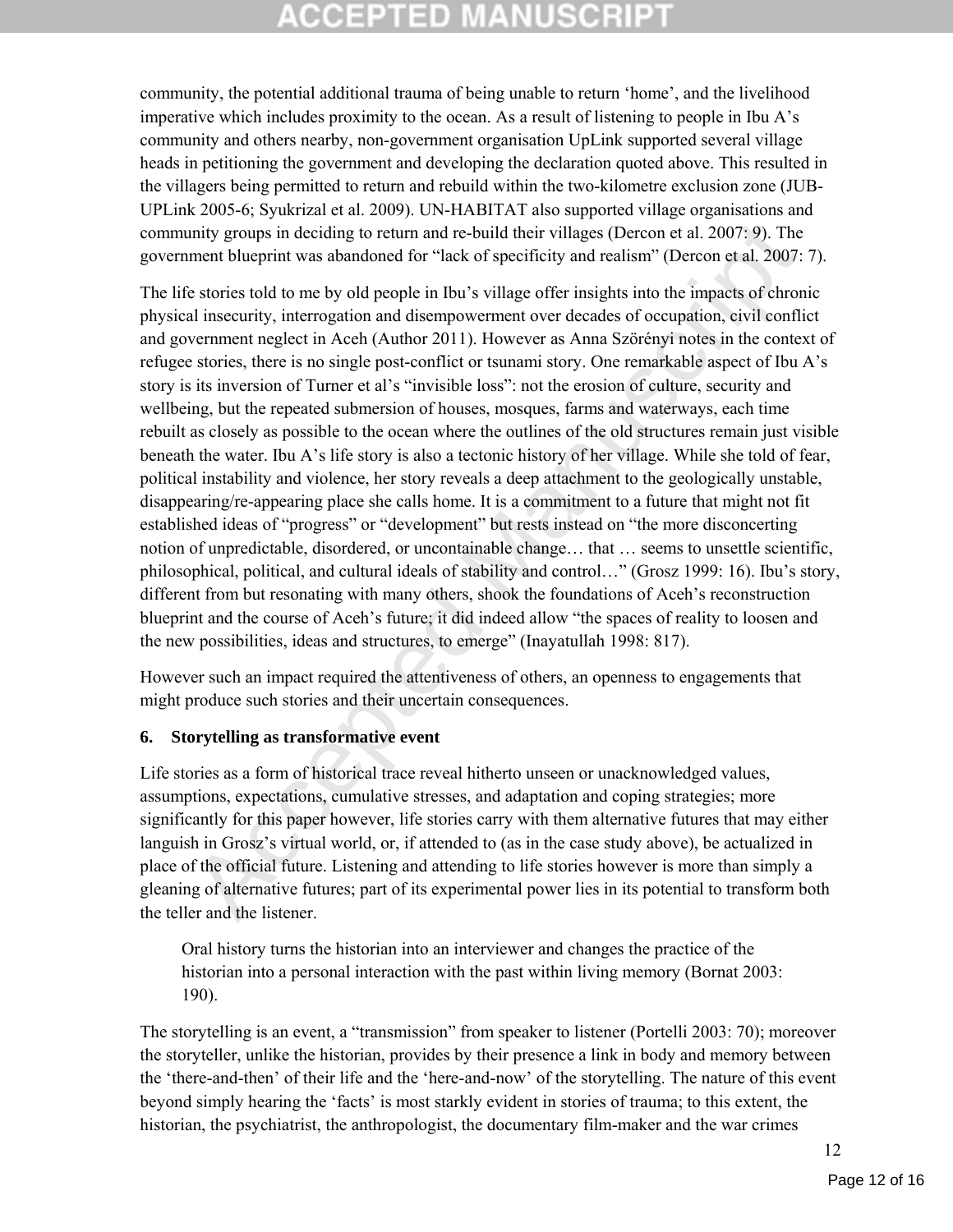judge participate in a potentially transformative experience when they listen to storytelling about a difficult past; they become "witness to the eyewitness" (Carter 2004: 86, 123; Hirsch et al. 2009). Richard Slaughter in *The Foresight Principle* describes this transformation of the listener to an "involved self" as necessary for the shared work of radically changing the future: it produces an empathy that "merges into responsibility, and … into a notion of service and pursuit of a higher good" (1995: 141).

gnificance of life stories as historical traces can be linked to both kinds of learning: learning entory, and transformative learning from engagement in the storytelling event. Attention it storyte and multiplicity in itsi The significance of life stories as historical traces can be linked to both kinds of learning: learning from the story, and transformative learning from engagement in the storytelling event. Attention to specificity and multiplicity in listening to stories of the past allows hitherto invisible detail, and hence alternative futures, to emerge; however this attention requires an interest in, and respect for, the historically uneventful, the debris that has fallen "between the cracks of knowledge" (Carter 2004: 70). In listening, it is possible to gain both foresight and empathy – qualities that assist futurists in becoming, with communities, the co-creators of alternative futures.

#### **7. Conclusion**

A *life* is a site at which individuals meet the future; a *life story* shows us, instead of a trajectory into the future, the often chaotic ways in which a particular future has already been negotiated and many others never actualized. As a fourth type of Inayatullah's historical trace, life stories not only carry hidden histories and alternative potential futures, but emerge in dialogue; *storytelling* is an event that can be transformative for both the teller and the listener, and hence, potentially, for the future.

In Ibu A's village, an old man gave this description of loss:

You know, [children] will ask me, what this village looked like before it's being taken and covered by the water. The village was beautiful, the landscape and the village covered a large area of land. The village is very different now; it was not like what you see today.

Yet not long after the tsunami, one old woman chose to return early to this much-changed and forbidden landscape and build a very small 'up-high' house for herself while she waited for permanent housing. Her small 'up-high' house stood as the vanguard of an alternative future until the official future swerved to meet it.

### **Acknowledgments**

I thank the old Acehnese people whom I interviewed, who welcomed me into their homes and concerned themselves with doing the best by my research, often at physical and emotional costs to themselves. My gratitude also to my wise interpreter and transcriber, Mrs Ainul Fajri, to Professor Cynthia Mitchell for her support throughout the fieldwork and since, and to Ms Karen Crofts, Director of the Hunter Writers Centre, and members of the Newcastle Writers' Group, who have supported me in transmitting to a wider public the stories of the old people of Aceh.

I received funding for fieldwork in Aceh from the following:

- Aceh Research Training Institute Travel Grant
- Australian Government Endeavour Fellowship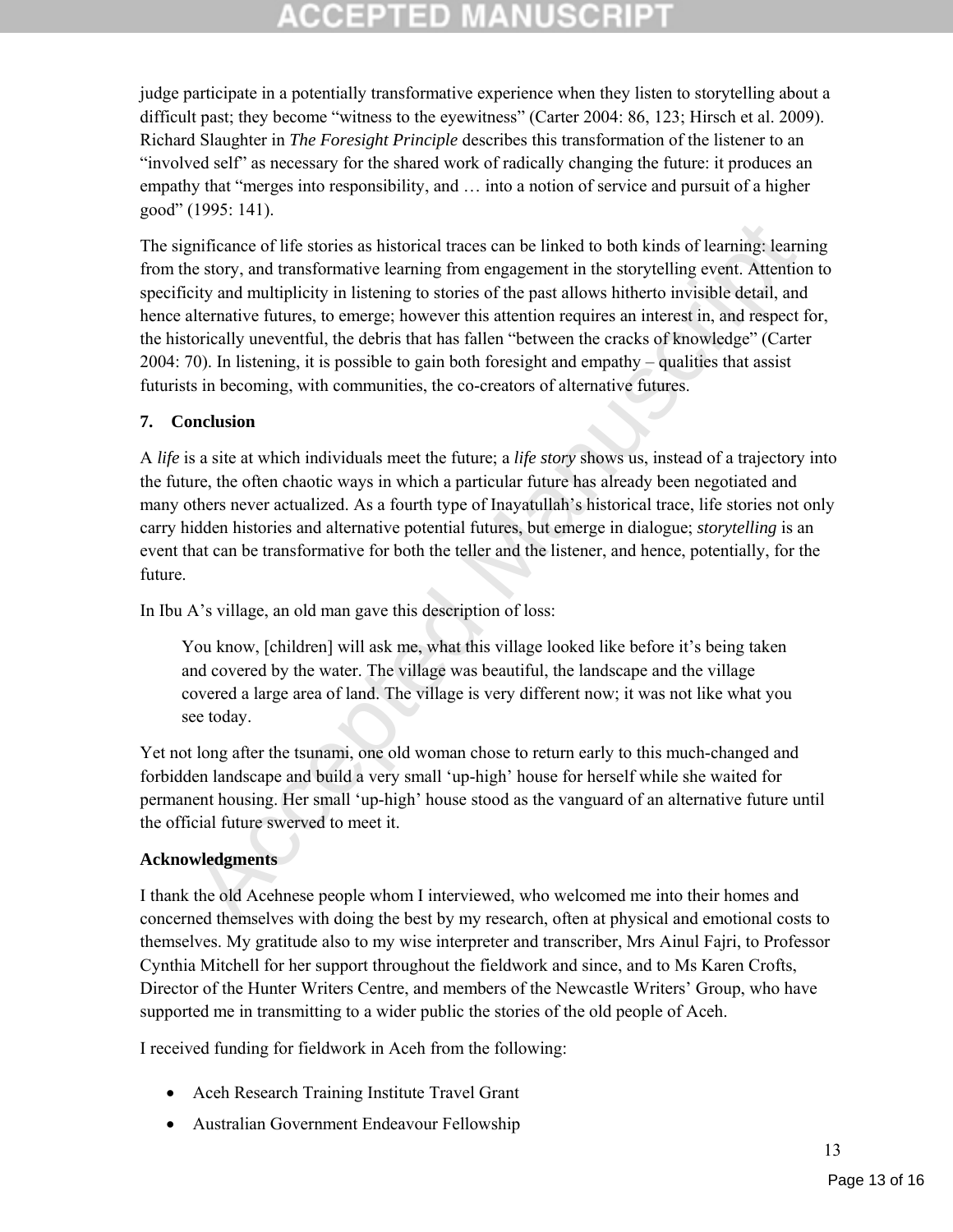• Australian Postgraduate Research Award

#### **References**

- Adger, W.N., S. Dessai, M. Goulden, M. Hulme, I. Lorenzoni, D.R. Nelson, L.O. Naess, J. Wolf & A. Wreford 2009, 'Are there social limits to adaptation to climate change?', *Climatic Change*, vol. 93, no. 3- 4, pp. 335-354.
- Attwood, B. 2001, 'Learning about the truth: The stolen generations narrative' in B. Attwood  $\&$  F. Magowan (eds), *Telling Stories: Indigenous History and Memory in Australia and New Zealand*, Bridget Williams Books, Wellington NZ. pp. 183-213.
- Author 2011.
- Bakhtin, M.M. 1981 (1937-73), 'Forms of time and of the chronotope in the novel: Notes toward a historical poetics' in M. Holquist (ed), *The Dialogic Imagination: Four Essays*, University of Texas Press, Austin. pp. 84-258. Trans. C. Emerson & M. Holquist.
- Beck, U. 1998, 'The Cosmopolitan Manifesto', *New Statesman*, vol. 11, no. 496, pp. 28-30.
- Bochner, A.P. 2001, 'Narrative's virtues', *Qualitative Inquiry*, vol. 7, no. 2, pp. 131-157.
- Bornat, J. 2003, 'Oral history as a social movement: Reminiscence and older people' in R. Perks & A. Thomson (eds), *The Oral History Reader*, Routledge, London. pp. 189-205.
- Bowen, J.R. 1989, 'Narrative form and political incorporation: Changing uses of history in Aceh, Indonesia', *Comparative Studies in Society and History*, vol. 31, no. 4, pp. 671-693.
- Bussey, M. 2014, 'Extending the scenario horizon: Putting narratives to work', *Journal of Futures Studies*, vol. 18, no. 3, pp. 95-100.
- Carter, P. 2004, *Material Thinking: The Theory and Practice of Creative Research*, Melbourne University Press, Melbourne.
- Clarke, S. 2011, 'Lessons in life of unknown scholar: Review of *Caleb's Crossing* by Geraldine Brooks', *The Weekend Australian (Review)*, 16-17 April, Sydney, p. 20, <http://www.theaustralian.com.au/arts/books/lessons-in-life-of-an-unknown-scholar/story-e6frg8nf-

1226037122725> viewed 30 July 2014.

Coombes, B., J.T. Johnson & R. Howitt 2012, 'Indigenous geographies II: The aspirational spaces in postcolonial politics - reconciliation, belonging and social provision', *Progress in Human Geography*, vol. 37, no. 5, pp. 691-700.

Curthoys, A. & J. Docker 2010, *Is History Fiction?*, University of New South Wales Press Ltd, Sydney.

- da Silva, J. 2010, *Lessons from Aceh: Key Considerations in Post-Disaster Reconstruction*, DEC, Arup, Practical Action Publishing, Rugby, UK.
- Danto, A.C. 1981, *The Transfiguration of the Commonplace*, Harvard University Press, Cambridge, Massachusetts.
- Day, M. 2010, 'Counterfactual reasoning and method in historical geography', *Journal of Historical Geography*, vol. 36, no. 3, pp. 253-260.
- Denzin, N.K. & Y.S. Lincoln 2003, 'Introduction: The discipline and practice of qualitative research' in N.K. Denzin & Y.S. Lincoln (eds), *Strategies of Qualitative Inquiry*, Sage Publications, Thousand Oaks, CA. pp. 1-45.
- d, B. 2001, Teaming about the truth: The stolen generations narrative in B. Attwood & F. Mage<br>
A. B. 2001, Teaming about the truth: The stolen generations rarative in B. Attwood & F. Mage<br>
Ks. Wellington NZ. pp. 183-213.<br> Dercon, B. & M. Kusumawijaya 2007, 'Two years of settlement recovery in Aceh and Nias: What should the planners have learned?', paper presented to the *43rd ISOCARP Congress: Urban Trialogues*, Antwerp, 16-23 September, <http://www.isocarp.net/Data/case\_studies/952.pdf> viewed 25 September 2011.
- Edwards McKinnon, E. 1988, 'Beyond Serandib: A note on Lambri at the northern tip of Aceh', *Indonesia*, vol. 46, pp. 102-121.
- Farriss, N.M. 1987, 'Remembering the future, anticipating the past: History, time, and cosmology among the Maya of Yucatan', *Comparative Studies in Society and History*, vol. 29, no. 3, pp. 566-593.
- Felman, S. & D. Laub 1992, *Testimony: Crises of Witnessing in Literature, Psychoanalysis and History*, Routledge, New York.
- Folke, C. 2006, 'Resilience: The emergence of a perspective for social-ecological systems analyses', *Global Environmental Change*, vol. 16, no. 3, pp. 253-267.
- Ganguly, D. 2009, 'Pain, personhood and the collective: Dalit life narratives', *Asian Studies Review*, vol. 33, no. 4, pp. 429-442.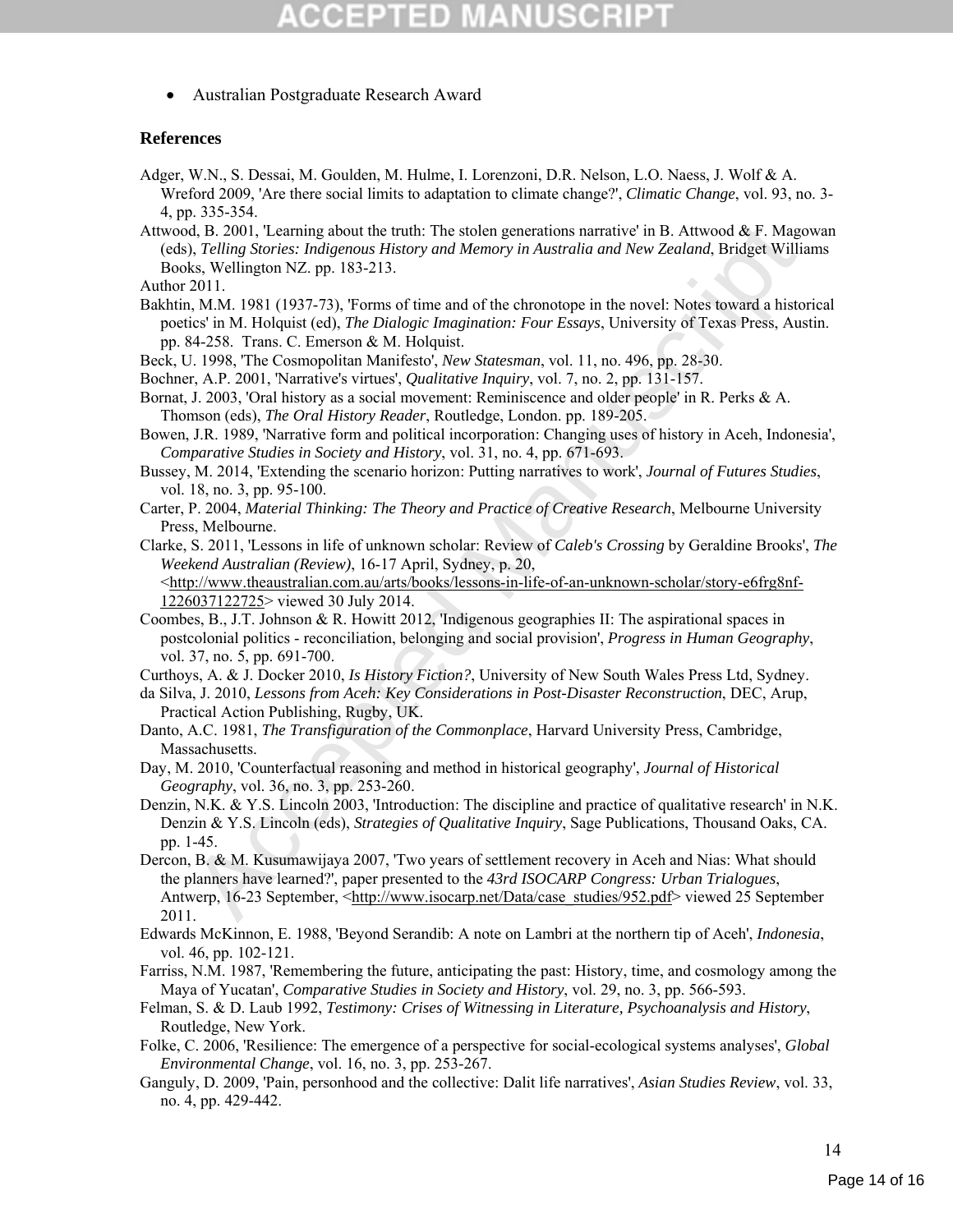### CEPTED

- Gilbert, D. & D. Lambert 2010, 'Counterfactual geographies: Worlds that might have been', *Journal of Historical Geography*, vol. 36, no. 3, pp. 245-252.
- Good, M.-J.D., B. Good, J. Grayman & M. Lakoma. 2007, *A Psychosocial Needs Assessment of Communities in 14 Conflict-Affected Districts in Aceh*, International Organization for Migration, Banda Aceh, Indonesia.
- Goodall, H. 2000, 'Fixing the past: Modernity, tradition and memory in rural Australia', *UTS Review*, vol. 6, no. 1, pp. 20-40.
- Grayman, J.H., M.-J.D. Good & B.J. Good 2009, 'Conflict nightmares and trauma in Aceh', *Culture, Medicine and Psychiatry*, vol. 33, no. 2, pp. 290-312.
- Grosz, E. 1999, 'Thinking the new: Of futures yet unthought' in E. Grosz (ed), *Becomings: Explorations in Time, Memory, and Futures*, Cornell University Press, Ithaca. pp. 15-28.
- Grosz, E. 2000, 'Deleuze's Bergson: Duration, the virtual and a politics of the future' in I. Buchanan & C. Colebrook (eds), *Deleuze and feminist theory*, Edinburgh University Press, Edinburgh. pp. 214-234.
- Grosz, E. 2005, *Time travels: Feminism, nature, power*, Next wave: new directions in women's studies, I. Grewal, C. Kaplan & R. Wiegman (eds), Duke University Press, Durham.
- Hirsch, M. & L. Spitzer 2009, 'The witness in the archive: Holocaust Studies/Memory Studies', *Memory Studies*, vol. 2, no. 2, pp. 151-170.
- Human, O. 2014, 'Potential novelty: Towards an understanding of novelty without event', *Theory, Culture and Society*, online DOI: 10.1177/0263276414531050,

 $\langle$ http://tcs.sagepub.com/content/early/2014/05/10/0263276414531050 $\triangleright$  viewed 23 May 2014.

- Inayatullah, S. 1998, 'Causal layered analysis Poststructuralism as method', *Futures*, vol. 30, no. 8, pp. 815-829.
- Inayatullah, S. 2008, 'Six pillars: Futures thinking for transforming', *Foresight*, vol. 10, no. 1, pp. 4-21, <http://www.emeraldinsight.com/10.1108/14636680810855991> viewed.

Inayatullah, S. 2012, 'Humanity 3000: A comparative analysis of methodological approaches to forecasting the long-term', *Foresight*, vol. 14, no. 5, pp. 401-417.

- Inayatullah, S. & I. Milojević 2014, *Metafuture.org*, Web page, Maroochydore, Australia, <http://www.metafuture.org/> viewed 31 July 2014.
- JUB-UPLink 2005-6, *Jaringan Udeep Beusaree (Udeep Beusaree Network): People's driven reconstruction; timeline and green map*, Green Map, New York,  $\langle \text{http://www.greenmap.org/greenhouse/files/banda-aceh05.pdf} \rangle$  viewed 31 July 2014.
- Karlsen, J.E., E.F. Øverland & H. Karlsen 2010, 'Sociological contributions to futures' theory building', *Foresight*, vol. 12, no. 3, pp. 59-72.
- In J.H., M.-1J. Good & B.J. Good Z009, Conflict inglimates and trauma in Acch', Culture,<br>
In: J.H., M.-1J. Good & B.J. Good Z009, Conflict inglimates and trauma in Acch', Culture,<br>
Element Psychiatry, vol. 33, no. 2, pp. Katz, J. 2004, 'On the rhetoric and politics of ethnographic methodology', *The Annals of the American Academy of Political and Social Science*, vol. 595 (September), pp. 280-308, <http://www.aapss.org/uploads/QR\_katz.pdf> viewed.
- Latour, B. 2004, *Politics of Nature: How to Bring the Sciences into Democracy*, Harvard University Press, Cambridge, Massachusetts.
- Latour, B. 2005, *Reassembling the Social: An Introduction to Actor-Network-Theory*, Oxford University Press, Oxford.
- Lorimer, J. 2012, 'Multinatural geographies for the Anthropocene', *Progress in Human Geography*, vol. 36, no. 5, pp. 593-612.
- MacLure, M. 2013, 'The wonder of data', *Cultural Studies<=>Critical Methodologies (May)*, online DOI: 10.1177/1532708613487863.
- Marston, S.A., J.P. Jones III & K. Woodward 2005, 'Human geography without scale', *Transactions of the Institute of British Geographers*, vol. 30, pp. 416-432.
- Millennium Ecosystem Assessment 2003, 'Analytical approaches' in J. Alcamo & E.M. Bennett (eds), *Ecosystems and Human Well-being: A Framework for Assessment*, Island Press, Washington. <http://www.maweb.org/en/Framework.aspx > Viewed 10 January 2011.
- Milojević, I. 2014, 'Creating alternative selves: The use of futures discourse in narrative therapy', *Journal of Futures Studies*, vol. 18, no. 3, pp. 27-40.
- Mink, L.O. 1966, 'The autonomy of historical understanding' in W.H. Dray (ed), *Philosophical Analysis and History*, Harper and Row, New York. pp. 160-192.
- Mitchell, R.E. & J.R. Parkins 2011, 'The challenge of developing social indicators for Cumulative Effects Assessment and land use planning', *Ecology and Society*, vol. 16, no. 2,

<http://www.ecologyandsociety.org/vol16/iss2/art29/> viewed 28 March 2013.